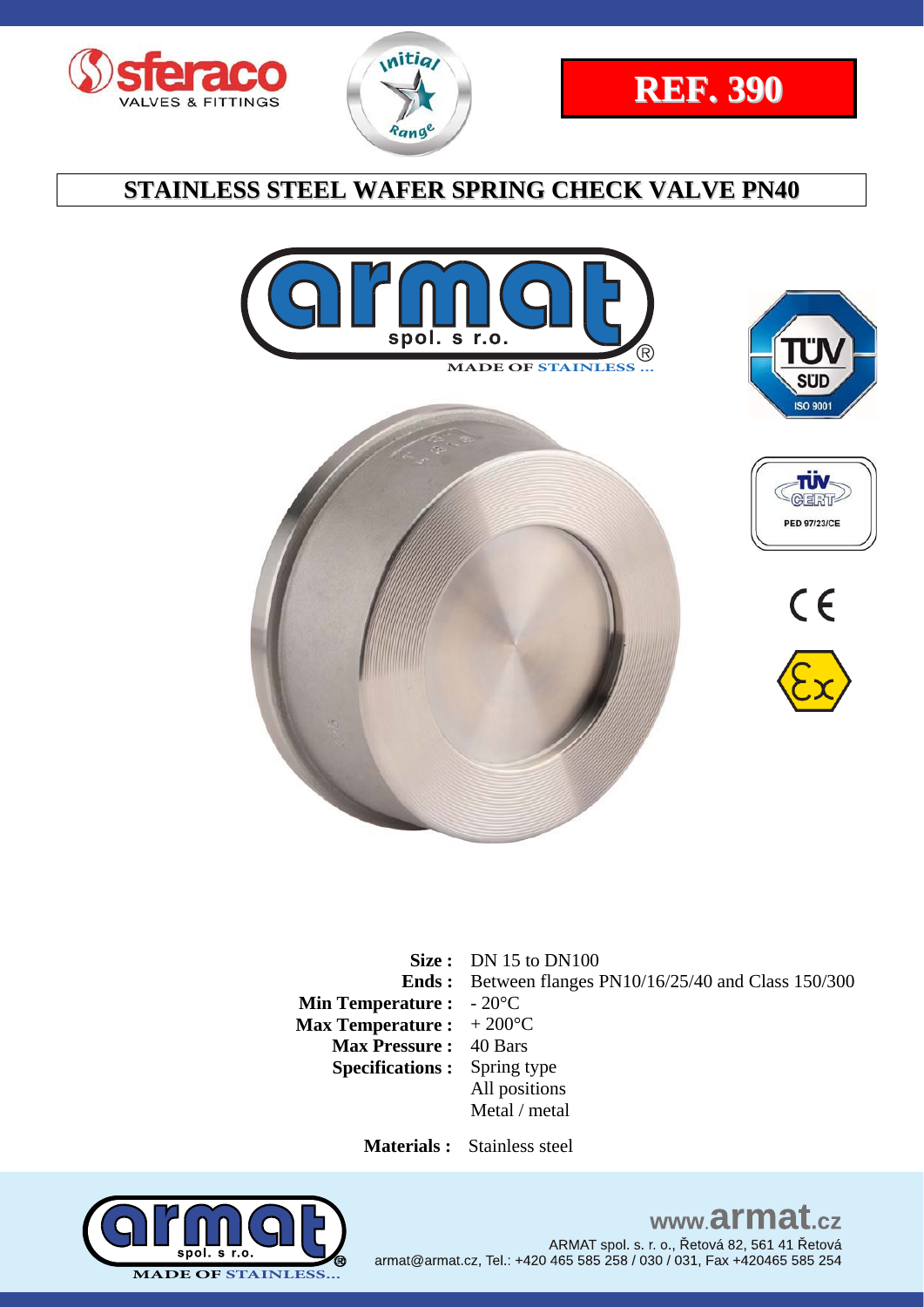





### *SPECIFICATIONS :*

Spring type All positions (respect the flow direction indicated by the arrow ) Short length Disc rib guide for a better centering Full stainless steel corrosion resistant and for high temperature Metal / metal tightness

#### *USE :*

Chemical and pharmaceutical industries, petrochemical industries, hydraulic installation, compressed air Min Temperature Ts : - 20°C Max Temperature Ts :+ 200°C Max Pressure Ps : 40 bars ( see graph under )

#### *RANGE :*

Between flanges PN10/16/25/40, Class 150 (PN20) and Class 300 (PN50) **Ref. 390** from DN15 to DN100

### *PRESSURE / TEMPERATURE GRAPH ( STEAM EXCLUDED ) :*



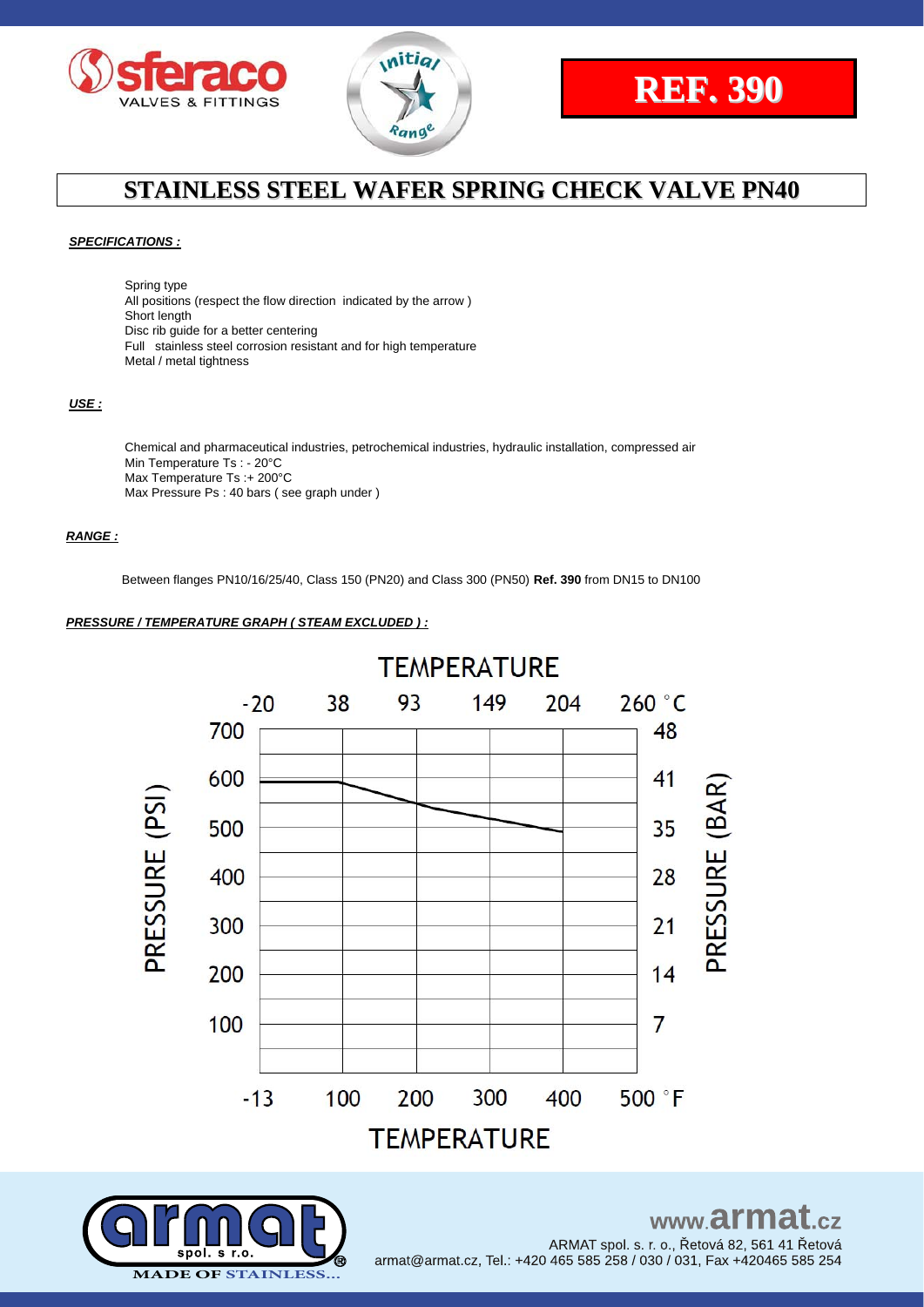



*FLOW COEFFICIENT Kvs ( M3 / h ) :*

| <b>DATE</b><br>ιUΝ | $\overline{a}$<br>15 | 20         | っぷ<br>7407   | $\mathbf{A}$<br>- 2 | 40           | 50                | $\sim$ $\sim$<br>166 | 80  | 100 |
|--------------------|----------------------|------------|--------------|---------------------|--------------|-------------------|----------------------|-----|-----|
| Kvs (m3/h)         | . .<br>4.4           | e o<br>o.o | 10<br>$\sim$ | . .<br>. .          | 26<br>$\sim$ | $\mathbf{A}$<br>∼ | 75<br>1 V<br>$\sim$  | 449 | .   |

*HEAD LOSS GRAPH :*



*OPENING PRESSURE ( in mbar ) :*

| <b>DN</b>    | <b>Vertical Position</b><br><b>Ascending fluid</b> | <b>Horizontal Position</b> |
|--------------|----------------------------------------------------|----------------------------|
| <b>DN 15</b> | 32                                                 | 26                         |
| <b>DN 20</b> | 33                                                 | 26                         |
| <b>DN 25</b> | 31                                                 | 27                         |
| <b>DN 32</b> | 27                                                 | 24                         |
| <b>DN 40</b> | 29                                                 | 25                         |
| <b>DN 50</b> | 29                                                 | 25                         |
| <b>DN 65</b> | 25                                                 | 23                         |
| <b>DN 80</b> | 21                                                 | 23                         |
| <b>DN100</b> | 21                                                 | 23                         |

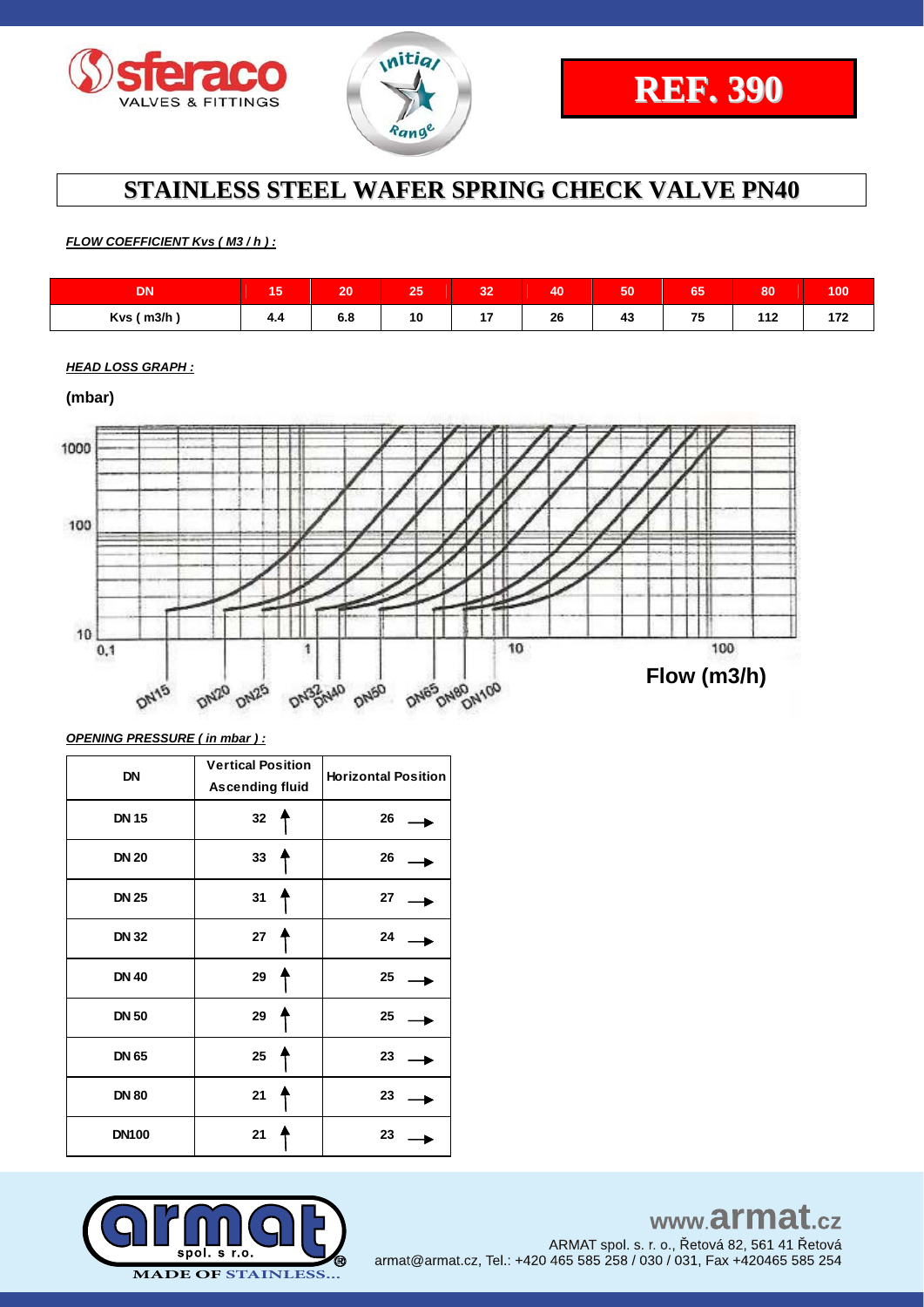





*MATERIALS :*



| <b>Item</b> | <b>Designation</b> | <b>Materials</b> |  |  |
|-------------|--------------------|------------------|--|--|
|             | <b>Body</b>        | ASTM A351 CF8M   |  |  |
| 2           | Spring holder      |                  |  |  |
| 3           | Spring             | AISI 316         |  |  |
| 4           | Disc               |                  |  |  |



www.armat.cz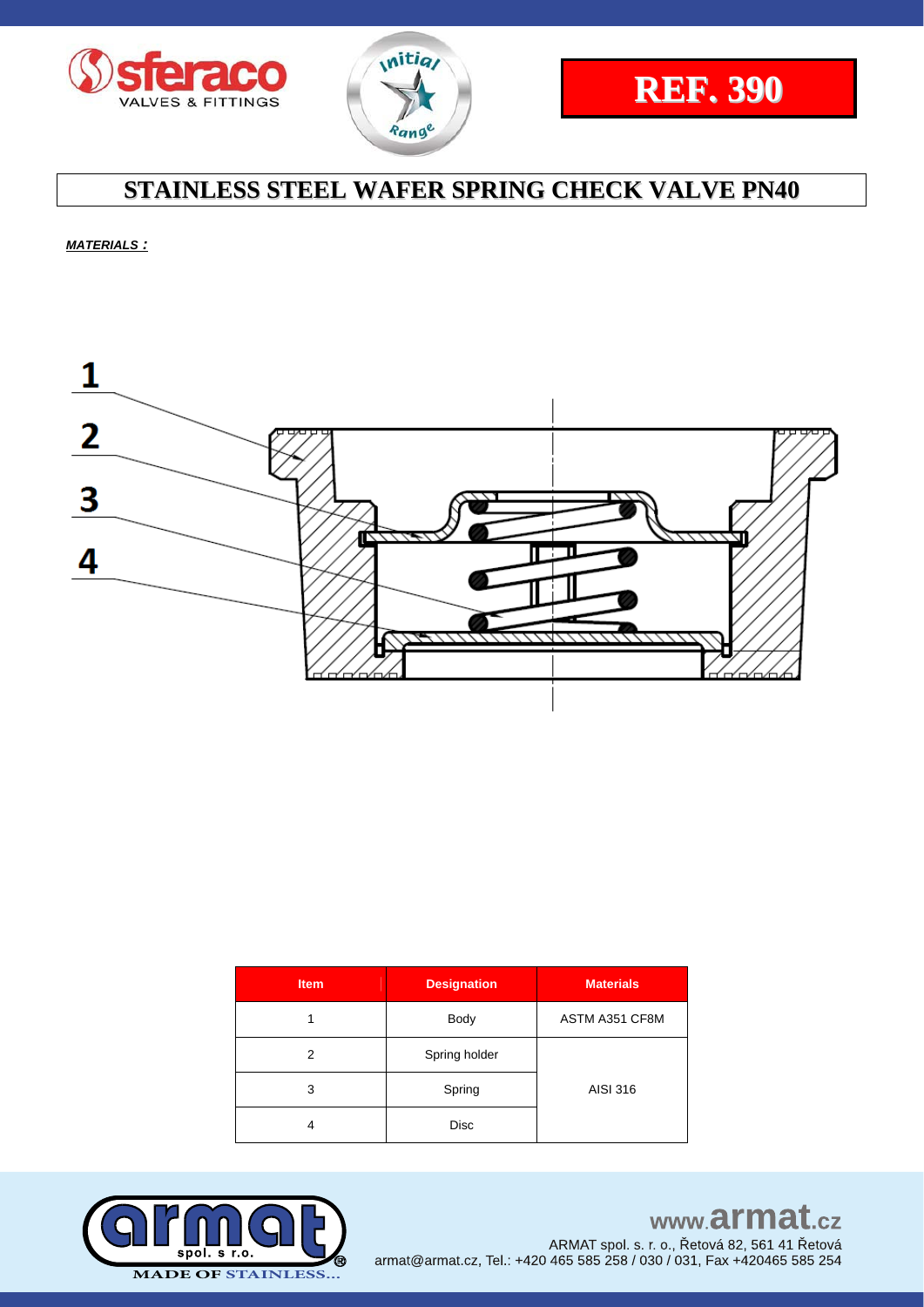



### *SIZE ( in mm ) :*



| Ref. | <b>DN</b>      | 15   | 20   | 25   | 32   | 40   | 50   | 65   | 80   | 100  |
|------|----------------|------|------|------|------|------|------|------|------|------|
| 390  | ØA             | 28.5 | 36.2 | 43.3 | 56   | 68.5 | 80.5 | 99   | 117  | 135  |
|      | ØΒ             | 39   | 46   | 54   | 70   | 83   | 96   | 115  | 135  | 153  |
|      | øс             | 32   | 40   | 46   | 60   | 72   | 84   | 103  | 123  | 140  |
|      | ØP             | 15   | 20   | 25   | 32   | 40   | 49   | 62   | 75   | 85   |
|      | ┗              | 16   | 19   | 21   | 27   | 31   | 40   | 46   | 50   | 60   |
|      | L1             | 3    | 3    | 3    | 3.5  | 3.5  | 4    | 5    | 5    | 6    |
|      | Weight (in Kg) | 0.09 | 0.12 | 0.16 | 0.31 | 0.43 | 0.78 | 1.03 | 1.54 | 2.25 |



## www.armat.cz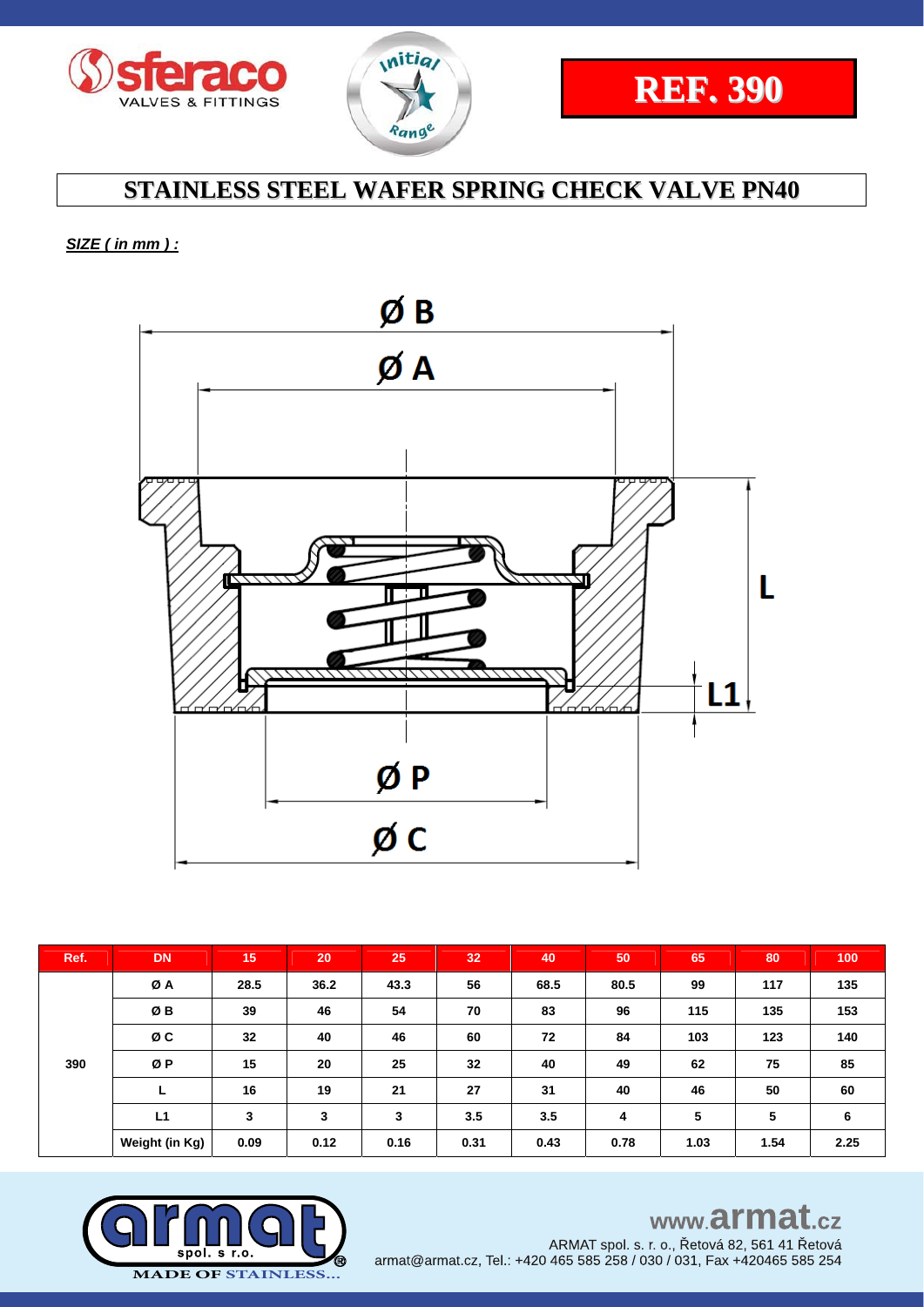





### *STANDARDS :*

Fabrication according to ISO 9001 : 2008

DIRECTIVE 97/23/CE : CE N° 0036 Risk Category II Module A1

Pressure tests according to API 598, table 6

Length according to EN 558 series 49 (DIN 3202 K4)

ATEX Group II Category 2 GD c T2 Zone 1 & 21 Zone 2 &22 ( optional marking )

**ADVICE :** Our opinion and our advice are not guaranteed and SFERACO shall not be liable for the consequences of damages. The customer must check the right choice of the products with the real service conditions.